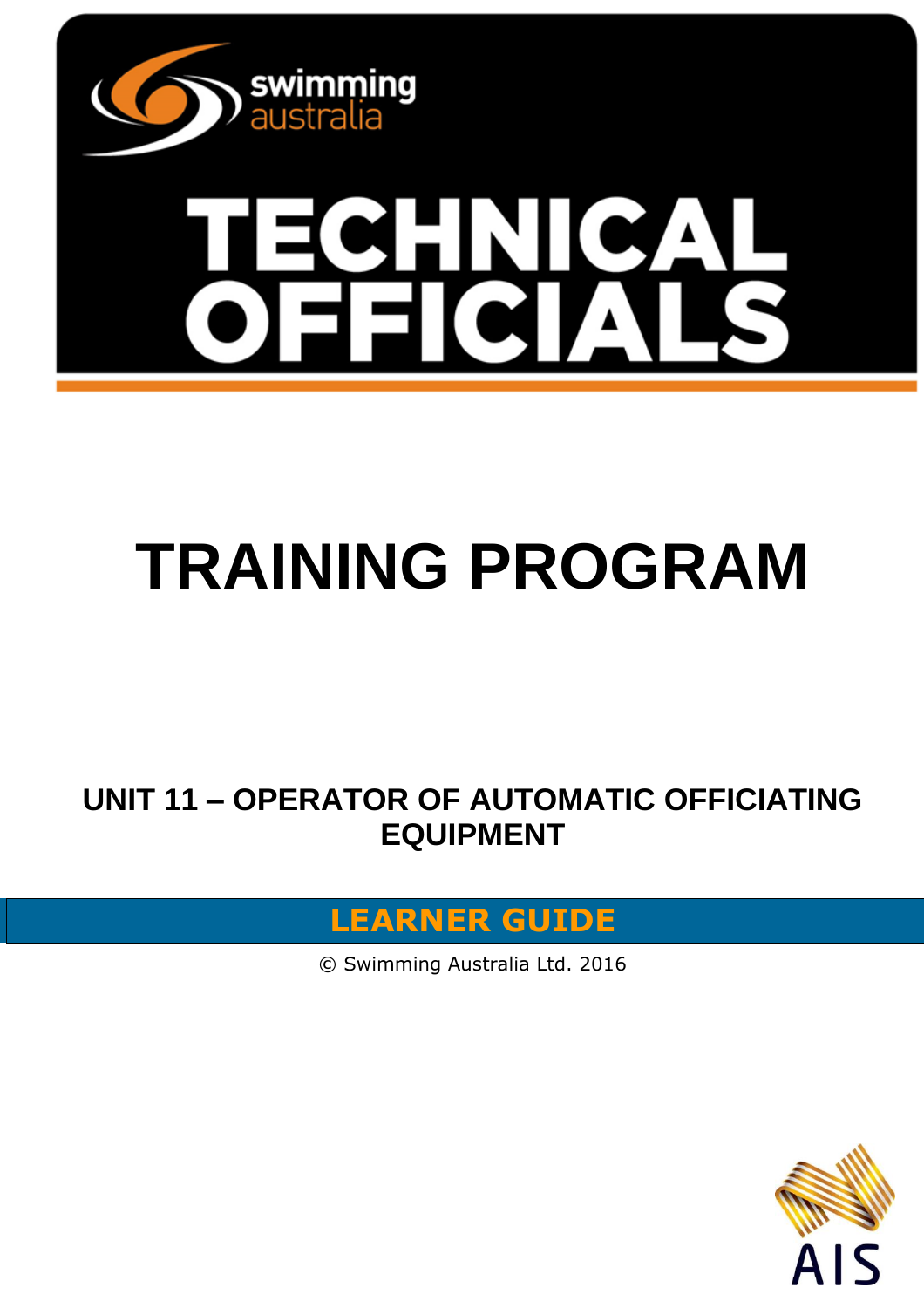



# **Contents**

- P3: About this Learner Guide
- P7: Unit 11: Automatic Officiating Equipment (AOE) Operator
- P16: Assessment Task
- P17: Assessment Tool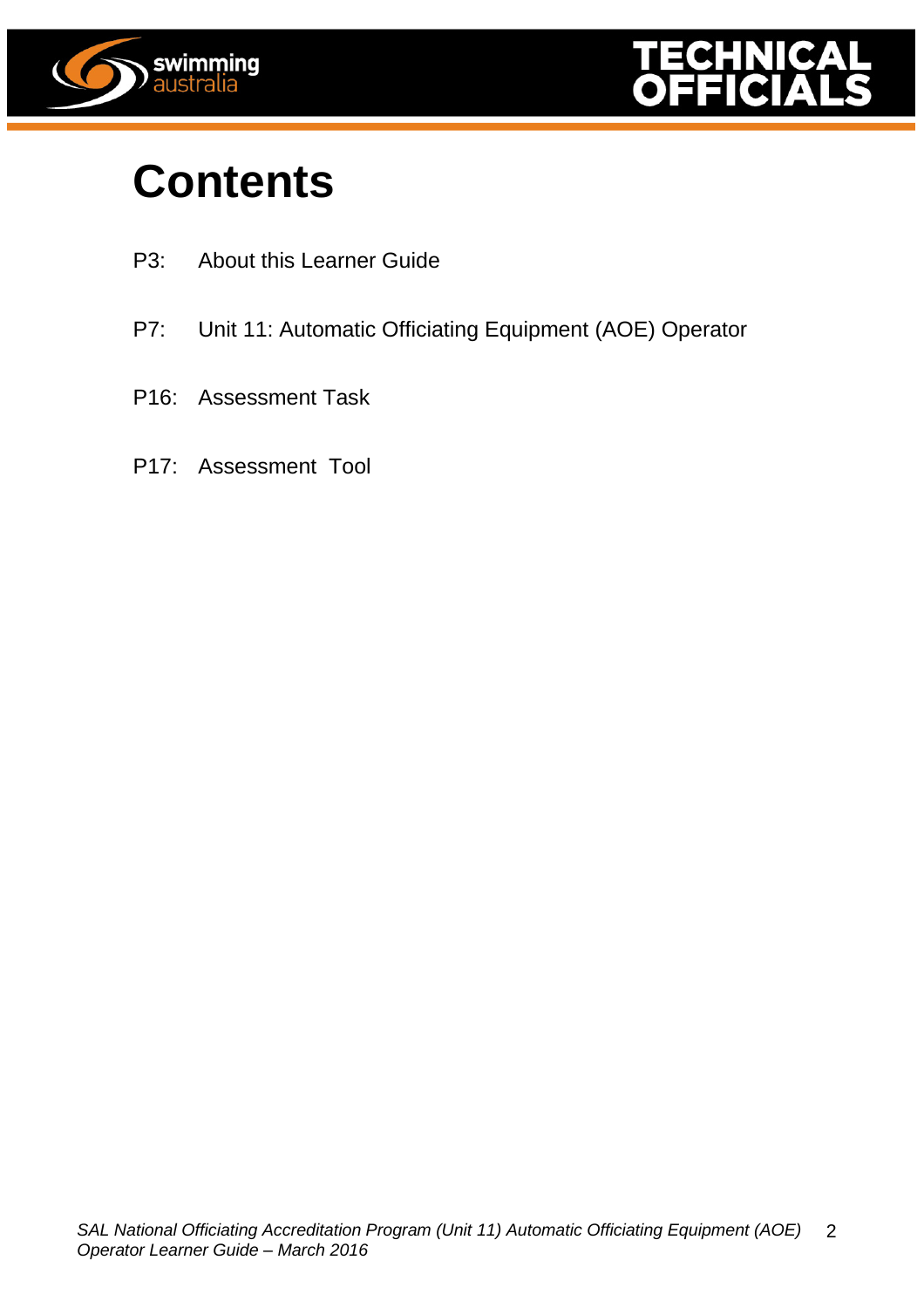



# **About this Learner Guide**

This Learner Guide has been developed by Swimming Australia Ltd (SAL) to support candidates undertaking, **Unit 11 – Automatic Officiating Equipment (AOE) Operator** within the **SAL National Officiating Accreditation Program**. SAL and the State Technical Committees have worked in conjunction in the formulation this document.

Swimming Australia Limited has designed the Technical Officials Training Program on a competency based training platform.

#### REFEREE Complete pool Complete pool deck eck assessment<br>to REFEREE a<mark>t</mark> assessments to<br>START at NATIONAL **NATIONAL** competitions competition REFEREE Complete pool leck assessments<br>to REFEREE at assessments to<br>START at STATE<br>competitions **STATE** competitions 4 ADVANCED SELF MANAGEMENT Compulsory module to complete T Т Referee<br>Multi-class Complete all 9 Timekeeper Judge of Stroke modules and assessments to<br>qualify to REFEREE ssessment to<br>lify to START at Chief Timekeeper Inspector of Turns Referee Finish Judge  $\rightarrow$   $\rightarrow$ Starter at district and club district and club Check Starter Clerk of Course Starter Level 1 **STATE** Clerk of Course Timekeeper Meet Manager Announcer Judge of Stroke **Check Starter** to qualify to offic **DISTRICT** in that position at Chief Timekeeper Inspector of Turns Finish Judge AOE Chief Recorder club, district and state **CLUB GENERAL PRINCIPLES** Compulsory module to complete

#### **Officiating Pool Pathway**

#### **What is a Competency?**

A competency can be defined as the application of skills and knowledge to an agreed standard.

Competency relates to what a person can do.

Competency standards specify the level of knowledge and skills required, and the application of that knowledge and skills for effective performance.

Australian Sports Commission Assessor Training Manual 2006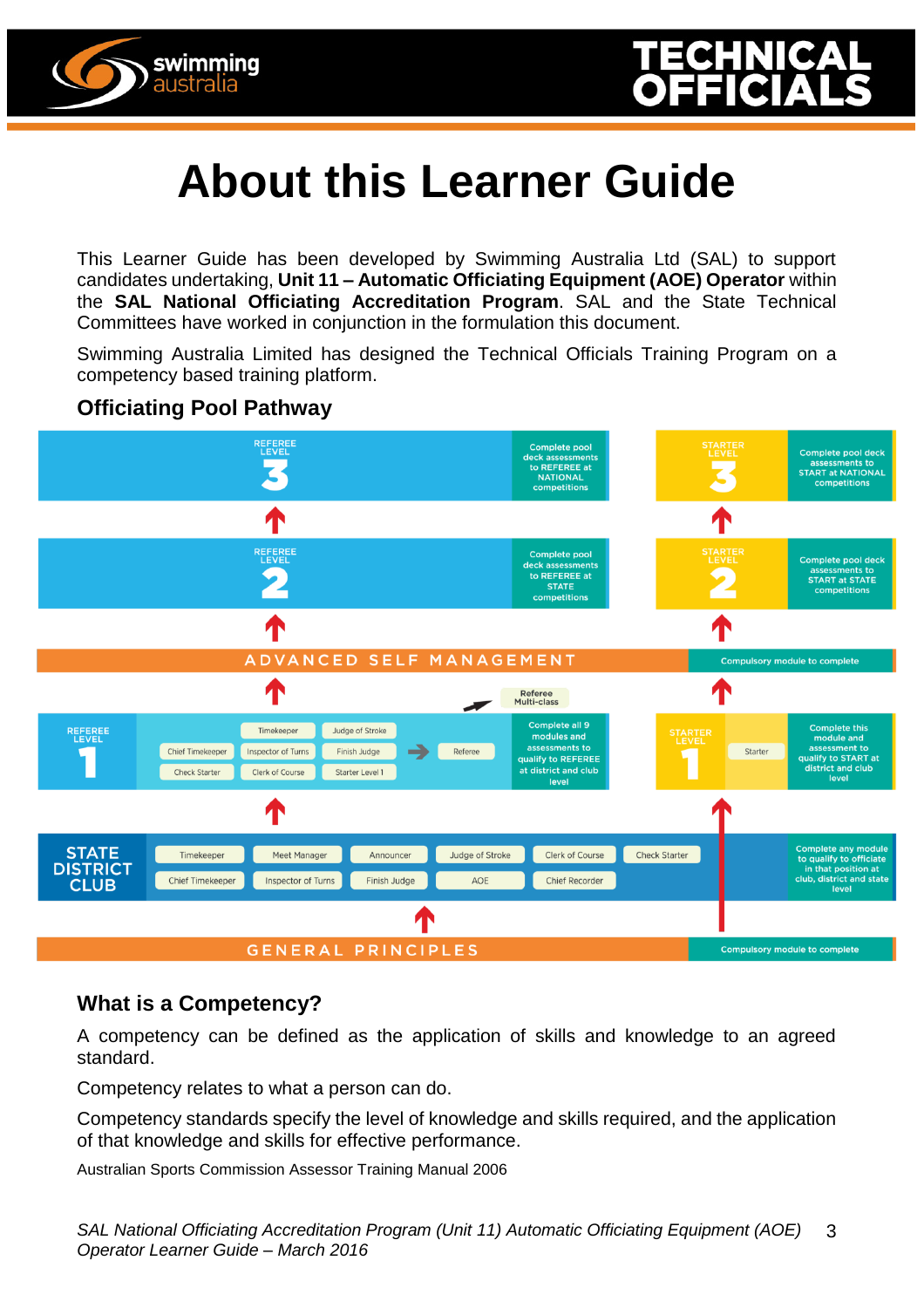



#### **What is Competency Based Assessment?**

Assessment is the process of collecting evidence and making judgements about whether competency has been achieved. Assessment needs to be based on established criteria. These criteria are reflected in the questions and activities set out in this Learner Guide.

#### **How do I use this Learner Guide?**

This Learner Guide provides you with the information and activities that will enable you to achieve competencies related to this unit of work.

You can develop competency in this unit through a combination of tasks including:

- Reading the material in this Learner Guide.
- Asking questions about anything you don't understand.
- Observing other officials during events.
- Reinforcing the skills you are learning in practical situations.
- Satisfactorily completing the activities in this Learner Guide.
- Completing the assessment activities outlined in this Learner Guide.

#### **What resources do I require?**

The main resource you will require to complete the learning for this unit of work is this **Learner Guide**. You will also need a copy of **the current SAL [Swimming Rules](http://www.swimming.org.au/visageimages/1_SAL/Rules/SAL%20Swimming%20Rules%20%20JAN%202014%20updated%2005.02.15.pdf)** and **access to swimming events** where you can be practically assessed as an Operator of Automatic Officiating Equipment.

#### **What if I already have the skills?**

You may have already attained the skills required to complete this learning module. If so, you can request your State/Territory Swimming Association for an initial assessment of your **current competence.** This assessment will determine the level of your skills and whether you need additional training.

If you would like to undertake assessment for formal recognition of your existing skills, you will be required to complete a detailed Recognition of Prior Learning (RPL) application form that will allow an assessor to review your skills against the specific requirements for this unit of work. Discuss this process with your State/Territory Swimming Association.

#### **Legislative Requirements**

All Swimming Officials whether paid or unpaid must meet the legislative requirements of each state and territory when dealing with children and vulnerable people. Please check with your State/Territory Swimming Association to complete any documentation required to meet this legislation.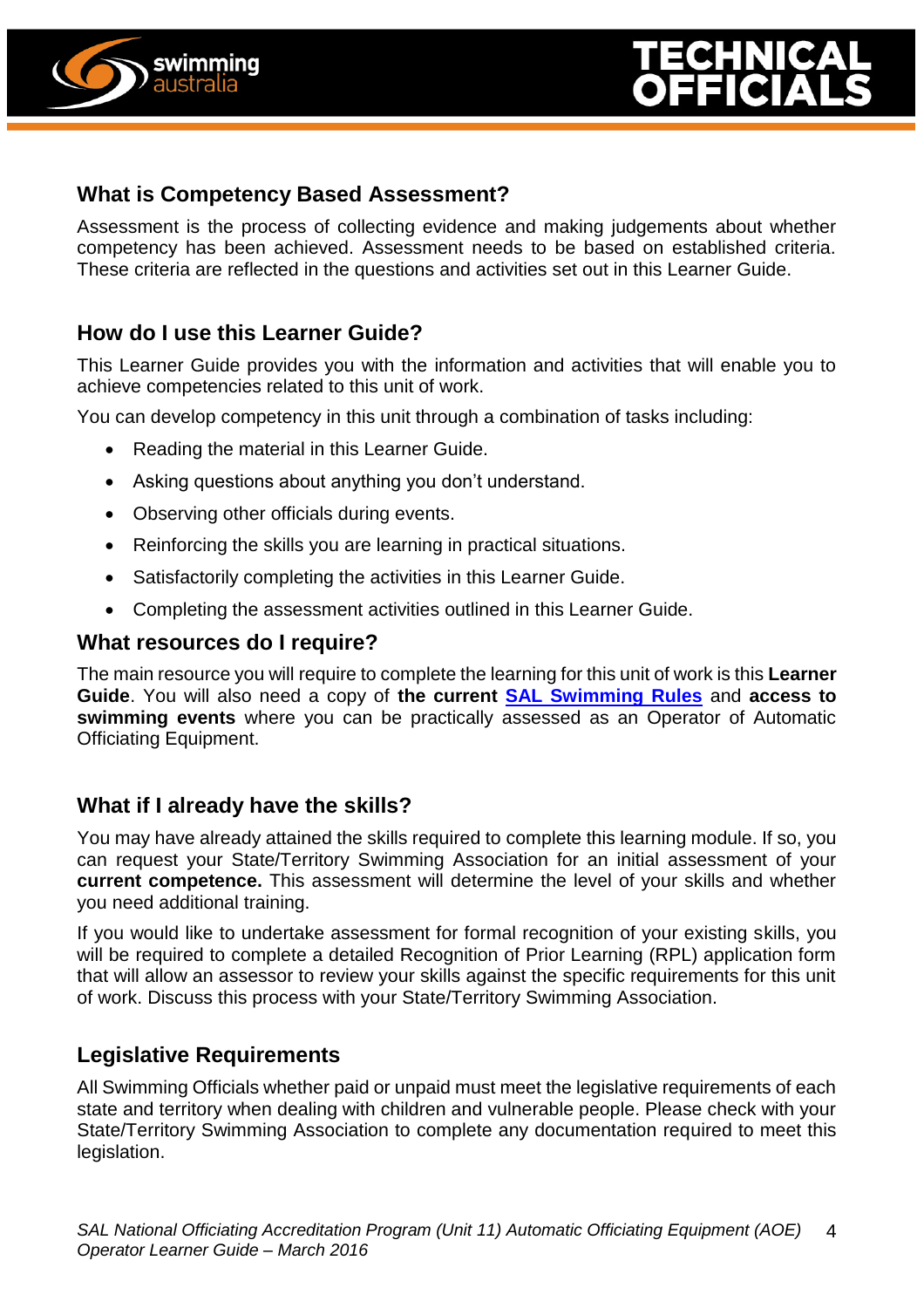



#### **What about Assessment?**

To undertake the assessment for this unit of work, you will need to complete the following assessment tasks:

- Completion of this Learner Guide
- Completion of practical tasks

You will be assessed at a swim meet to ensure the relevance of the assessment process.

**When you complete the assessment within this Learner Guide and are assessed as competent by your assessor, you will be eligible to receive accreditation from SAL. The assessment activities are found in the final section within the Learner Guide and can be identified by the icon below.**



#### **Assessment**

The Learner Guide also includes a series of specifically designed learning activities, which will allow you to practice your new skills prior to assessment. These activities must be completed and will be represented by the logo below:



#### **How Do I Start?**

You can undertake the activities in the Learner Guide at your own pace, or under the supervision of your trainer / mentor.

You are ready to start.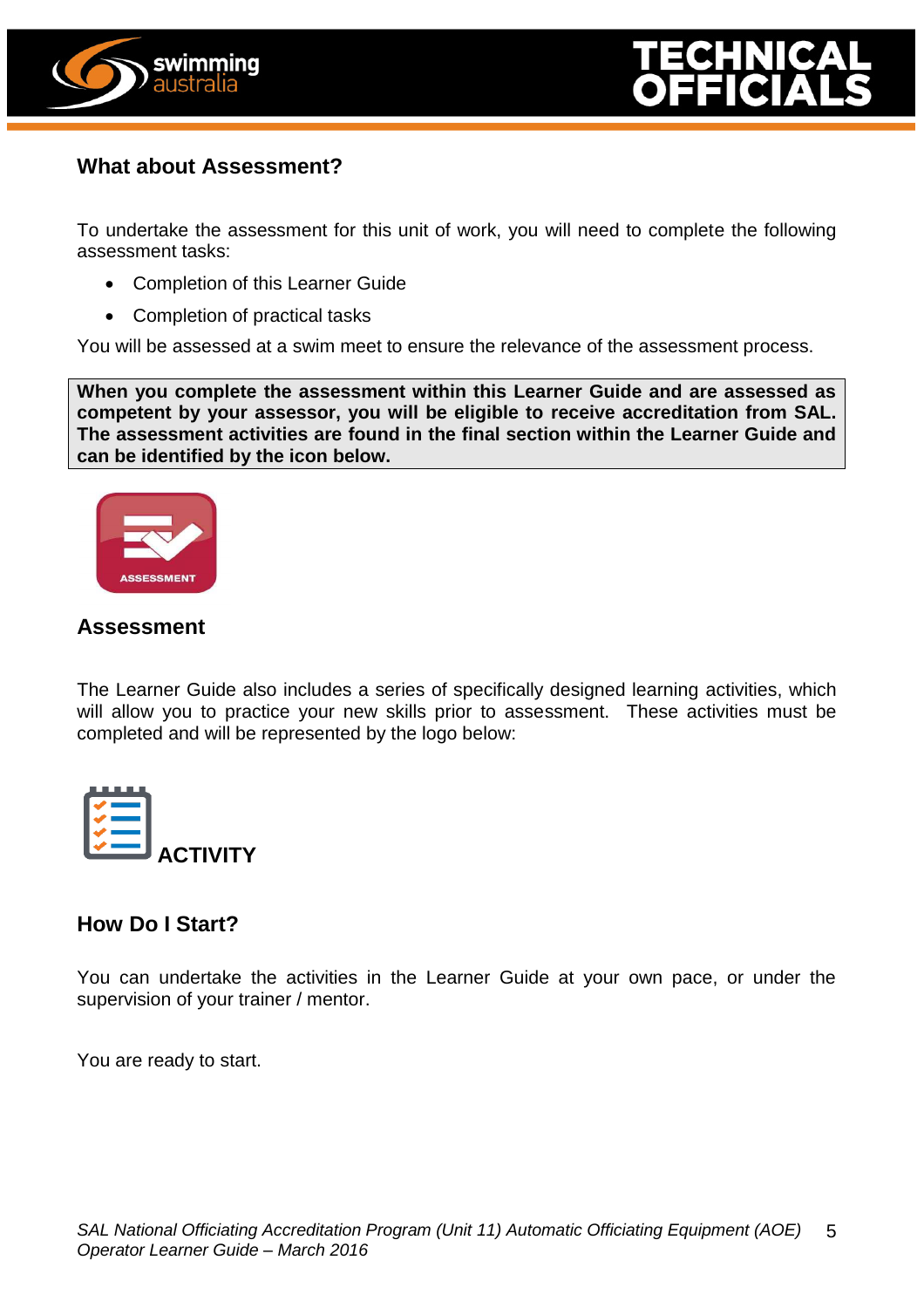



# **Unit 11: Automatic Officiating Equipment (AOE) Operator**

This unit outlines a range of skills that are required by Automatic Officiating Equipment (AOE) Operators. The elements within this unit are:

- **Preparation**
- **Role of the AOE Operator**

#### **Preparation**

The AOE Operator plays a very important role in ensuring electronic times and places are accurately captured for each swimmer. Just as with all other officiating roles in the sport of swimming, pre-event preparation is a key factor in effective operations.

#### **Some of the steps that you will need to take in preparing for your role include:**

- 1. Arrive at venue at least 60 minutes prior to start of meet.
- 2. Report to the Referee to receive any instructions.
- 3. Have all equipment required to complete task, ensuring it is tested and working correctly.
- 4. Meet with all other officials with whom you will be working and familiarise yourself with your work area.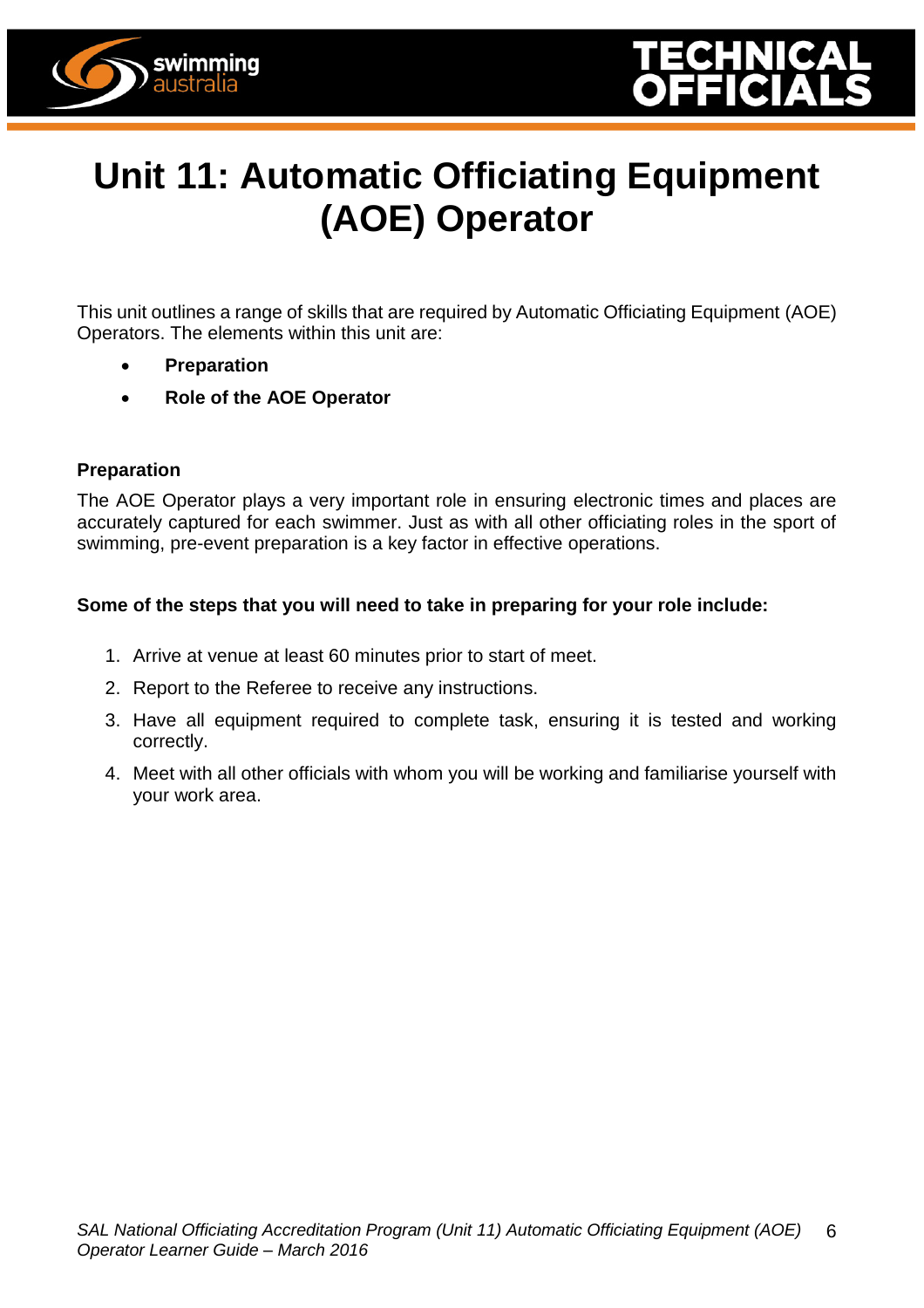

#### **Role of the AOE Operator**

The AOE Operator shall operate, or assist in the operation of any approved Automatic Officiating Equipment. The AOE Operator works closely with the Control Room Supervisor / Chief Recorder / Referee.

- Review the meet format.
- Review the set-up of the AOE, anticipate problems and their resolution to minimise disruption of the meet (e.g. paper tape changes).
- Agree on the decision making process in the event of timing discrepancies, light or missed touches, or other timing issues.
- Determine how the Referee wishes to be involved in the decision process in the event of timing discrepancies.
- Advise the Referee of the circumstances where the quality of the electronic timing cannot be judged (for example, official splits at the far end of a 50m pool).
- If a scoreboard is in use, determine if the scoreboard times will be used as official times (Referee approval of the scoreboard), and agree on the procedure for the correction of a light touch or disqualification initially displayed, prior to final approval.
- Clarify with the Starter and Referee the signal or scoreboard condition that will inform them that the timing equipment is ready for the start of a new race. The re-setting of the running time to zero or the clearing of all times from the scoreboard usually signifies this.
- The Referee must watch the clock after the start of the race in order to ensure that time is running on the clock. In the event of the clock not starting the AOE Operator must inform the Referee.
- Review the flow of data and paperwork with the Control Room Supervisor/Chief Recorder, and the meaning of any symbols or warnings produced by the AOE.
- Observe all touches.
- Check for failures of the equipment or incorrect operation and attempt appropriate corrections. This must be done in consultation with the Referee to minimise delays in the meet, and to expedite corrective action.
- If you as an AOE Operator are faced with a situation where the automatic and semiautomatic systems fail to provide a time or place for a competitor, the Referee must be consulted. In the event of a complete failure of the AOE primary and backup systems (such as when a start signal is not received, and the race is allowed to be completed), the Referee must be informed. In consultation with the Technical Manager, the Referee will decide how the race will be re-swum so times can be obtained.
- On the receipt of information from an AOE Operator of a failure of the AOE to properly record a time, oversee the correction of incorrect times by examining the results produced by the backup timing device or consulting with the Referee. The proper procedures for this are laid out in Rule SW 13.
- Remain available to the Control Room Supervisor/ Chief Recorder to analyse any problems with the results. Current types of software based timing equipment store the raw data from each race, so it can be retrieved after the event is finished.
- Discuss with the Control Room Supervisor / Technical Manager / Referee any difficulties with the operation of the AOE that were encountered.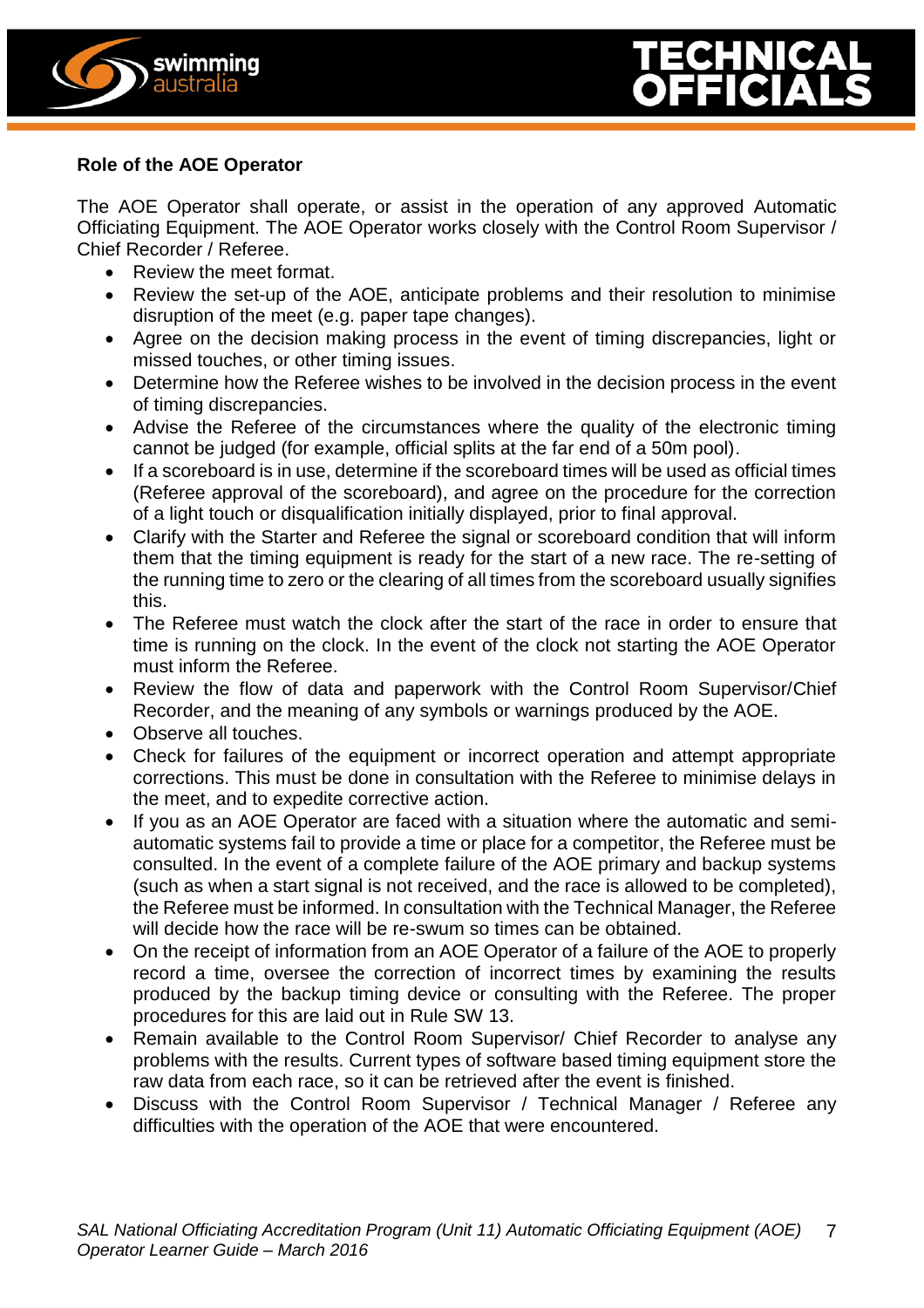



#### **Timing Equipment**

The FINA Facilities Rules (FR 4) addresses requirements and standards when using AOE. There are different companies producing such equipment and all are not the same in terms of how they operate.

#### **Commonly used Equipment:**

- 1. Timing console used for primary and secondary backup timing.<br>2. Central timing system, which coordinates incoming informat
- 2. Central timing system, which coordinates incoming information from the start system, touchpads, relay platforms, and backup buttons. It sends information to scoreboards, meet software and printers. Some brands of timing systems may use a personal computer or laptop as a central timing system.
- 3. Push-buttons for semi-automatic backup timing. To ensure proper functioning of the timing console, three push buttons are to be used for each lane. Where a video backup system is also in place, generally only one push button is required.



### **ACTIVITY 11.1**

**Have you ever seen AOE used? If so, which type of AOE have you seen used?**



**Conduct research to find out which type of AOE system is used in the main competitive aquatic centre in your state.**

**Venue:**

**Type of AOE:**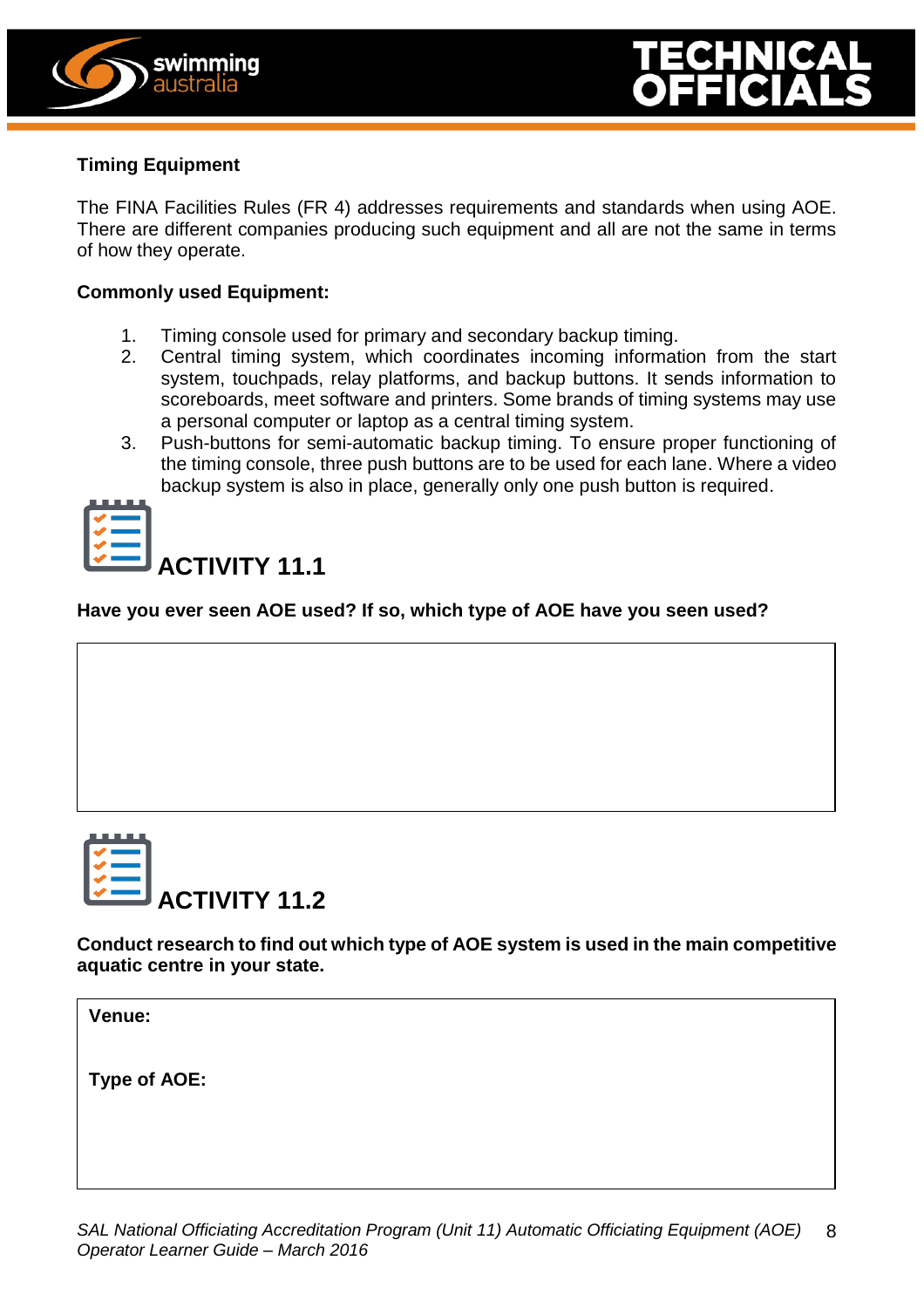

NOTE: The term AOE times can be applied to swimmers' finishing times in individual events and relay events, as well as to electronic relay changeovers.

#### **Definitions**

#### *Automatic Officiating Equipment*

*An automatic timing system is a system that is activated by the Starter to give the signal to the swimmer to start the race, and will be stopped by the swimmer when touching the touchpad at the finish of the race.*

#### *Semi-Automatic Officiating Equipment:*

*A semi-automatic timing system is one that is activated by the Starter in the same way as the automatic timing system, but will be stopped by an official using a push button to judge the arrival of the swimmer at the end of a race.*

*However, as stated in SW 11.1 referenced below, having an automatic timing system will not ensure getting an official time for a swimmer if that swimmer fails to activate the system (e.g. a light touch). Therefore there is still the need for a backup time, which can be obtained from a video backup system, a semi-automatic time from an Official, or stopwatches (manual times).*

#### *Light Touches*

*If there is concern that the incoming swimmer in an individual event or a relay event has made a "light touch" and thus did not activate the touchpad, it would be identified by the AOE Operator / Control Room Supervisor. If they determine that there was a light touch in a given lane, it would be considered a "failure of the automatic equipment system", and the semiautomatic time or time from digital watches would be used.*

#### **SAL SWIMMING RULES**

- SW 11 TIMING
- SW 11.1 The operation of Automatic Officiating Equipment shall be under the supervision of appointed officials. Times recorded by Automatic Equipment shall be used to determine the winner, all placings and the time applicable to each lane. The placings and times so determined shall have precedence over the decisions of timekeepers. In the event that a breakdown of the Automatic Equipment occurs or that it is clearly indicated that there has been a failure of the equipment, or that a swimmer has failed to activate the equipment, the recordings of timekeepers shall be official.
- SW 11.2 When Automatic Equipment is used, the results shall be recorded only to 1/100 of second. When timing to 1/1000 of a second is available, the third digit shall not be recorded or used to determine time or placement. In the event of equal times, all swimmers who have recorded the same time at 1/100 of a second shall be accorded the same placing. Times displayed on the electronic scoreboard should show only to 1/100 of a second.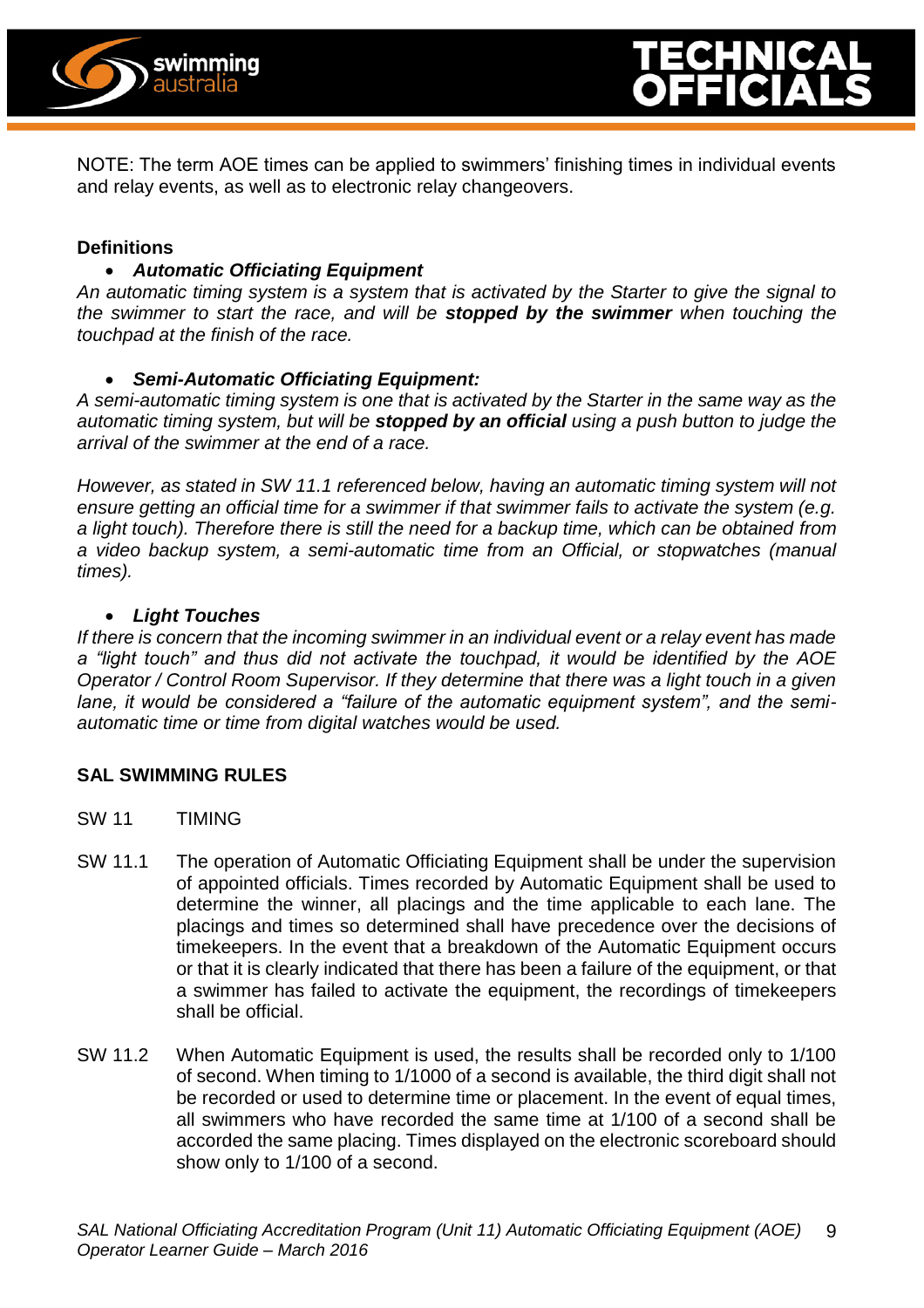



#### **SW 13 AUTOMATIC OFFICIATING PROCEDURE**

- SW 13.1 When Automatic Officiating Equipment (See FR 4) is used in any competition, the placings and times so determined and relay take-offs judged by such equipment shall have precedence over the timekeepers.
- SW 13.2 When the Automatic Officiating Equipment fails to record the place and/or time of one or more swimmers in a given race.
	- SW 13.2.1 Record Automatic Equipment times and places
	- SW 13.2.2 Record human times and places;
	- SW 13.2.3 The official place will be determined as follows:
		- SW 13.2.3.1 A swimmer with an Automatic Equipment time and place must retain his relative order when compared with the other swimmers having an Automatic Equipment time and place within that race.
		- SW 13.2.3.2 A swimmer not having an Automatic Equipment place but having an Automatic Equipment time will establish his relative order by comparing his Automatic Equipment time with the Automatic Equipment times of the other swimmers.
		- SW 13.2.3.3 A swimmer having neither an Automatic Equipment place nor an Automatic Equipment time shall establish his relative order by the time recorded by the Semi-Automatic Equipment or by three digital watches.
- SW 13.3 The official time will be determined as follows:
	- SW 13.3.1 The official time for all swimmers having an Automatic Equipment time will be that time.
	- SW 13.3.2 The official time for all swimmers not having an Automatic Equipment time will be the three digital watches human time or the Semi-Automatic Equipment.
- SW 13.4 To determine the relative order of finish for the combined heats of an event, proceed as follows:
	- SW 13.4.1 The relative order of all swimmers will be established by comparing their official times.
	- SW 13.4.2 If a swimmer has an official time that is tied with the official time(s) of one or more swimmers, all swimmers having that time shall be tied in their relative order of finish in that event.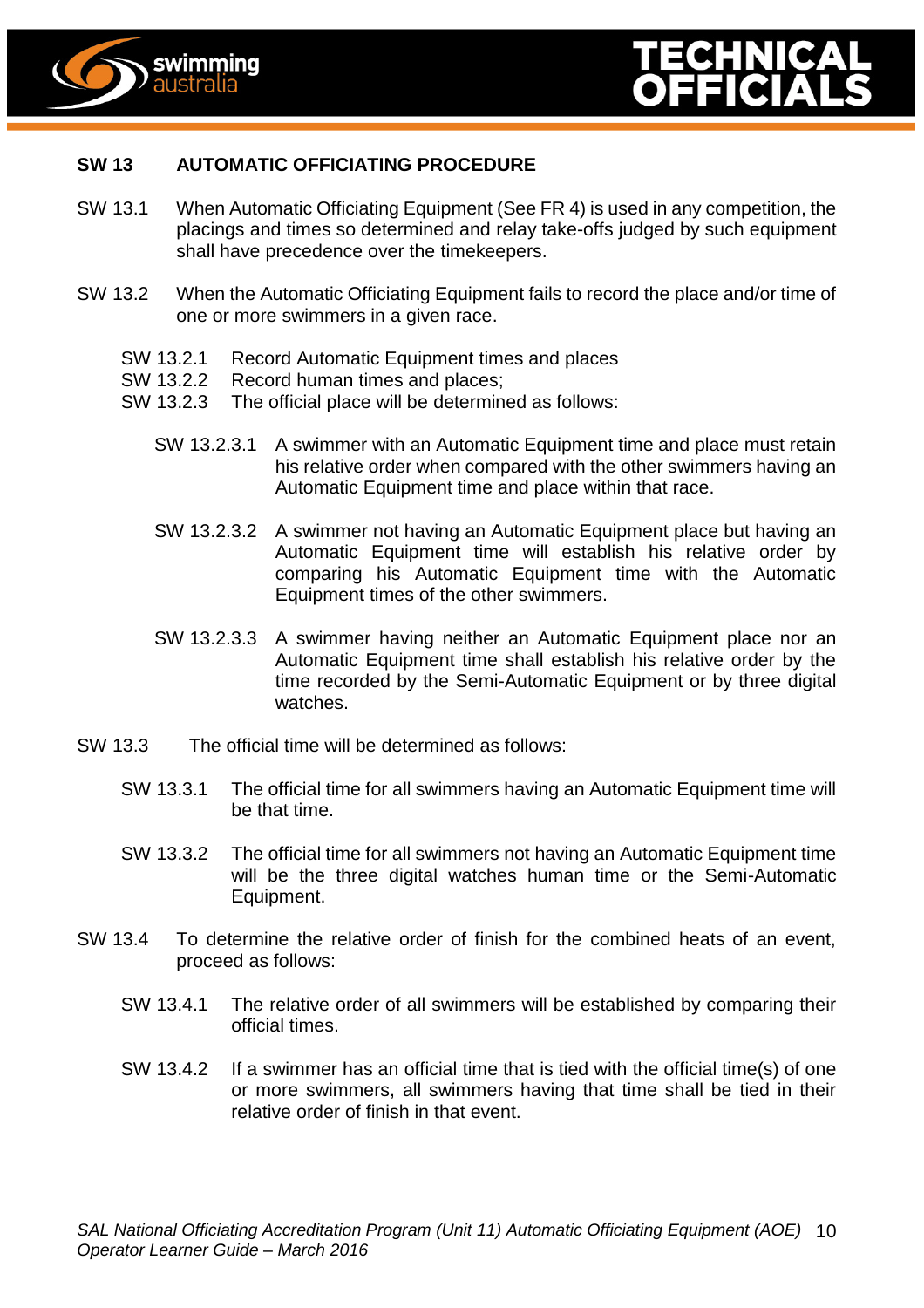





**Provide details of a time when you witnessed a failure in the AOE and a backup time was required. Which method of backup timing was used? Was this process effective? Why / why not?**

#### **Relay Changeovers**

*"When Automatic Officiating Equipment is used in any competition, the placing and times so determined and relay take-offs judged by such equipment shall have precedence over the timekeepers." (SW 13.1)*

Where automatic relay changeover timing system is in place, if the outgoing swimmer leaves the block before the incoming swimmer touches the touchpad, the console will indicate a negative reading. For Omega timing systems, a changeover greater than -0.03 seconds is considered a disqualification for an early take-off. It is important to check and be aware of the manufacturer's tolerance limits.

Where there is no automatic relay changeover timing system in place at a competition, an Inspector of Turns on each lane shall determine by visual inspection whether or not the starting swimmer is in contact with the starting platform when the preceding teammate touches the wall.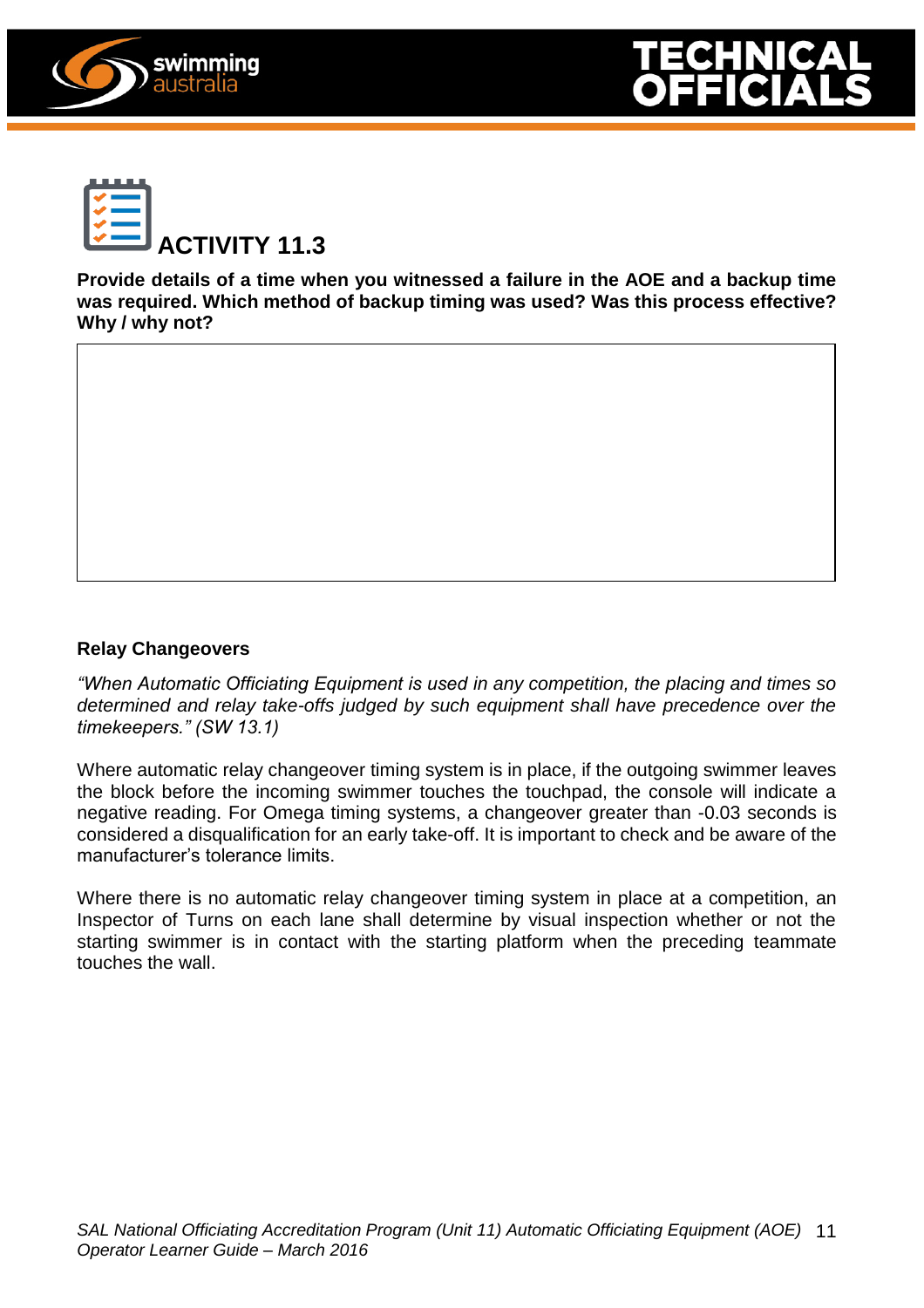





**What is the preferred back up method used in the case that there is no relay changeover timing system in place**



**If there was a discrepancy in timing results, what involvement do you believe the Referee should have and why?**



**What is a common signal or scoreboard condition that will inform officials that the timing equipment is ready for the start of a new race?**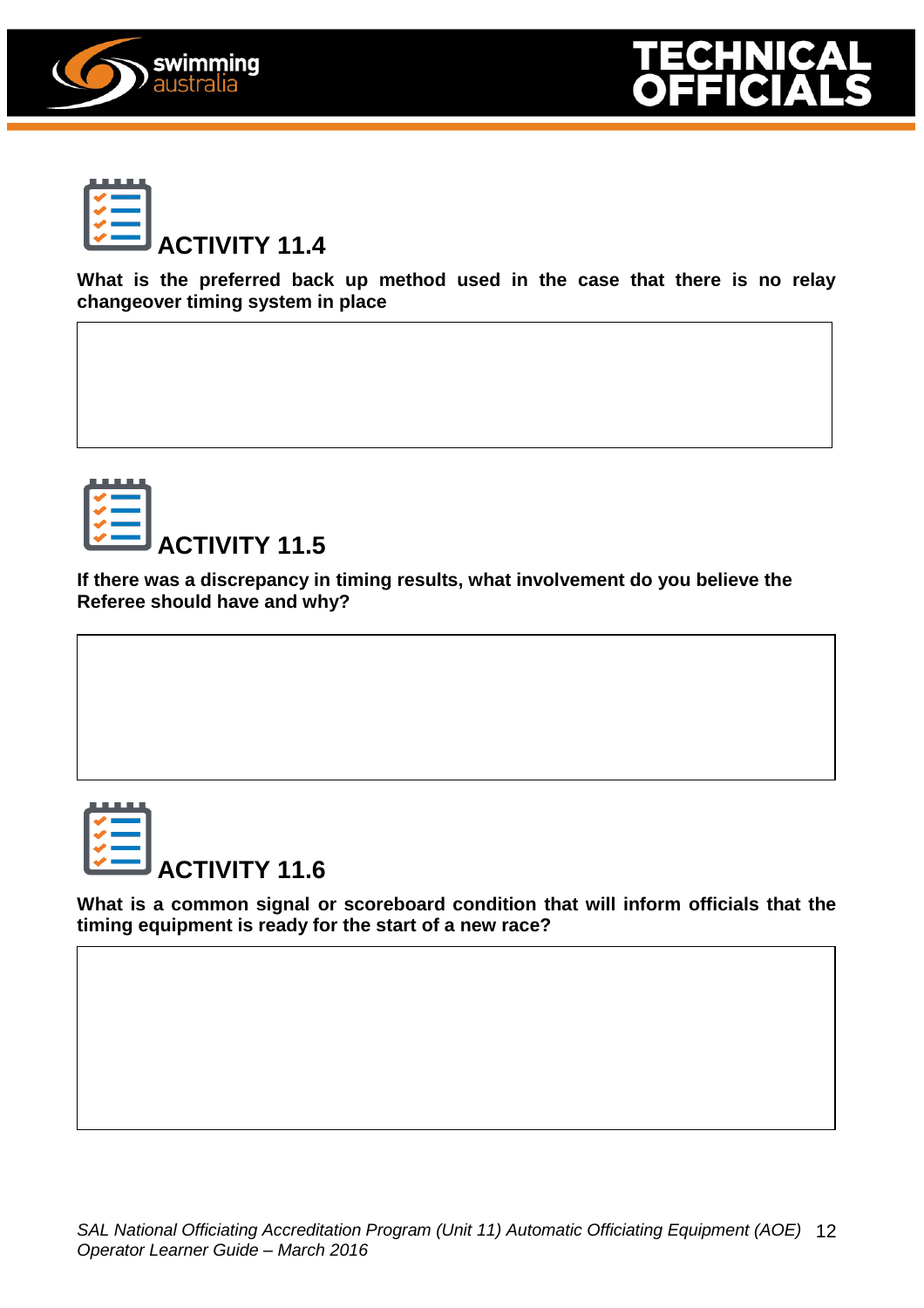





**In addition to the AOE Operator observing all the touches, which other officials may be able to assist in this process?**



**If you as an Operator of AOE are faced with a situation where the automatic and semiautomatic systems fail to provide a time or place for a competitor, with whom should you consult?**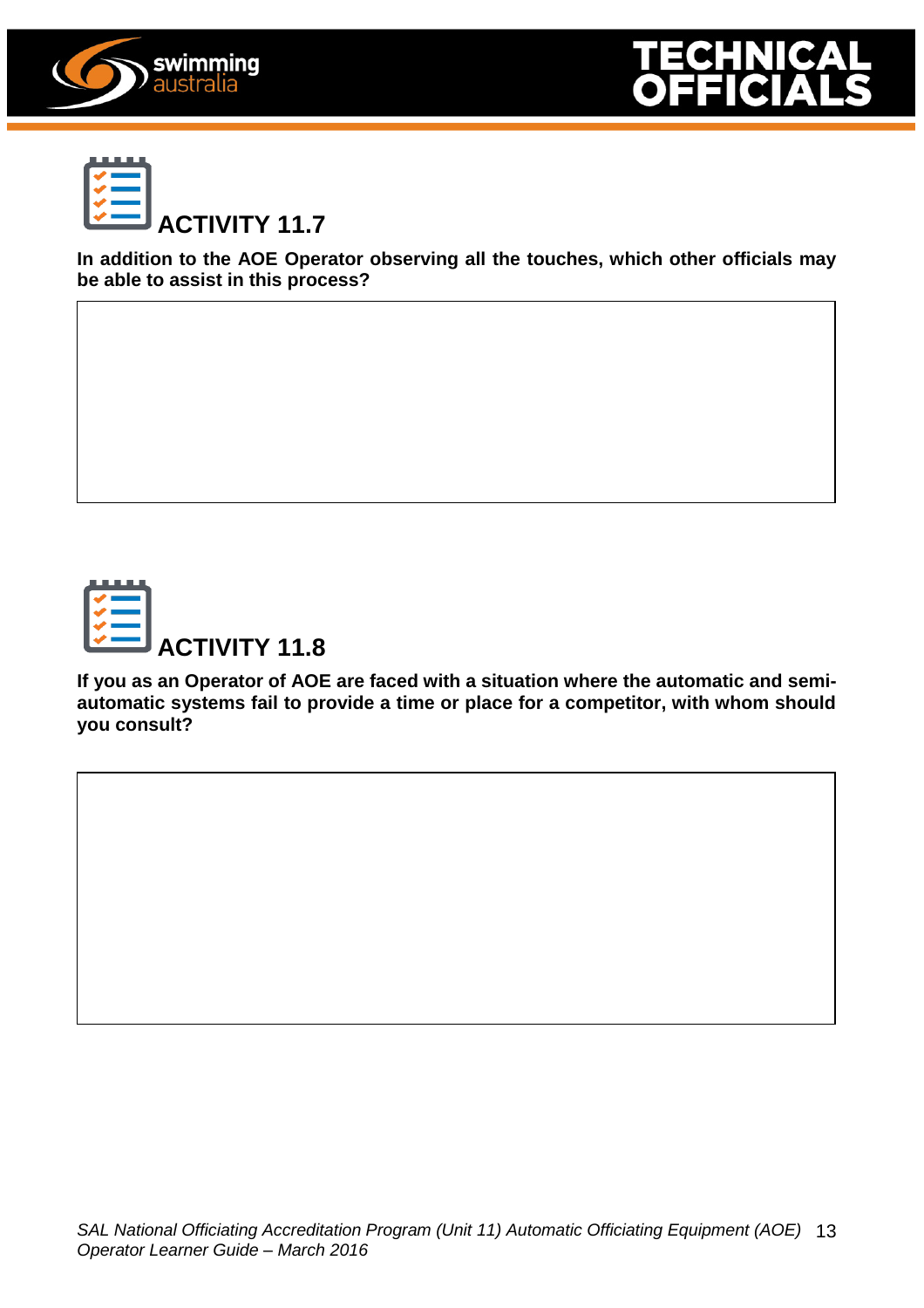





**If a competitor is given an AOE time, but not an AOE place, how is the competitor's place allocated?**



# **ACTIVITY 11.10**

**If a competitor is not allocated an AOE time or place, how is the competitor's place allocated?**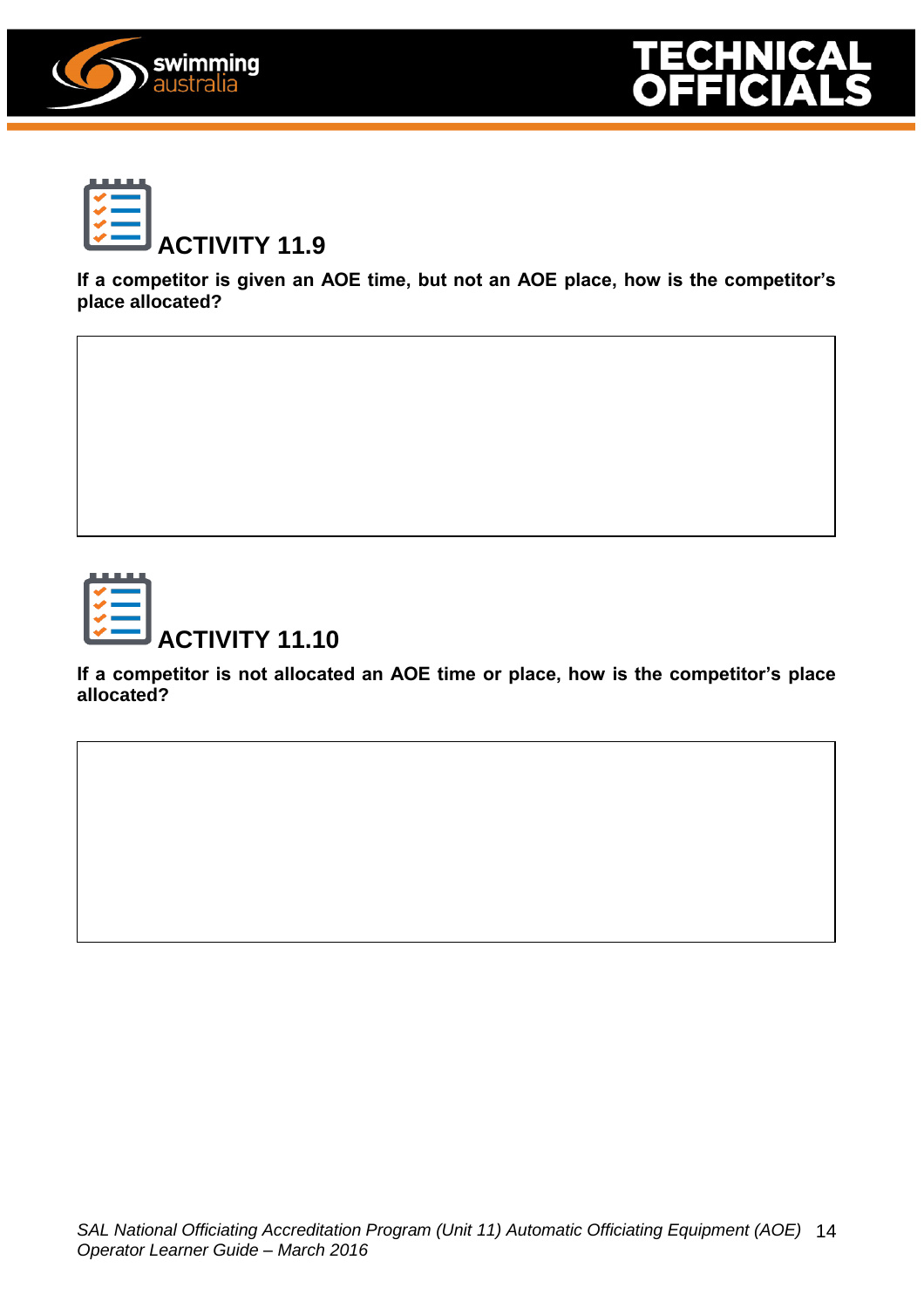





### **ASSESSMENT**

**You are required to be assessed as an AOE Operator in a full session of a swim meet, by your assessor. This will provide evidence of your competence in a swimming specific environment.**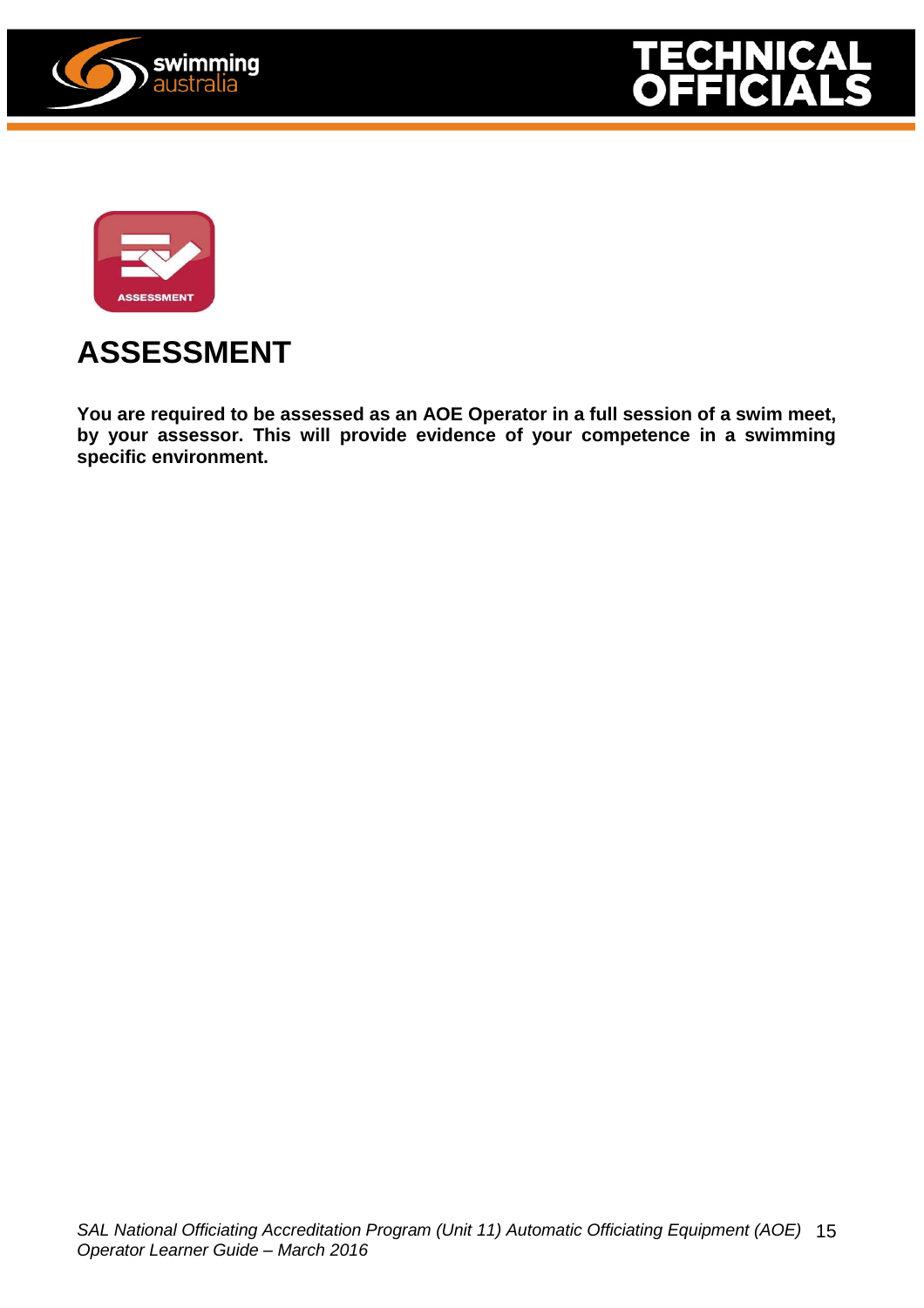



#### **ASSESSMENT TOOL - UNIT 11 AOE OPERATOR**

| <b>Element / Performance Criteria</b> |                                                                                                                                                                                                                                                                                                                             | <b>Displayed</b><br><b>Competency</b> |           | <b>Comments</b>                                       |  |
|---------------------------------------|-----------------------------------------------------------------------------------------------------------------------------------------------------------------------------------------------------------------------------------------------------------------------------------------------------------------------------|---------------------------------------|-----------|-------------------------------------------------------|--|
| <b>AOE Operator</b>                   |                                                                                                                                                                                                                                                                                                                             |                                       | <b>NO</b> | Must be completed if Competency has<br>been marked NO |  |
| 1.                                    | Preparation                                                                                                                                                                                                                                                                                                                 |                                       |           |                                                       |  |
| 1.1                                   | Arrived at venue at least 60 minutes prior to start of meet.                                                                                                                                                                                                                                                                |                                       |           |                                                       |  |
| 1.2                                   | Reported to Referee to receive any instruction.                                                                                                                                                                                                                                                                             |                                       |           |                                                       |  |
|                                       | 1.3 Had access to and checked all equipment required to complete<br>the task.                                                                                                                                                                                                                                               |                                       |           |                                                       |  |
|                                       | 1.4 Reviewed the AOE process with all / any electronic operators.                                                                                                                                                                                                                                                           |                                       |           |                                                       |  |
| 1.5                                   | Briefed any officials re the AOE system as required.                                                                                                                                                                                                                                                                        |                                       |           |                                                       |  |
| 1.6                                   | Demonstrated an understanding of the term AOE.                                                                                                                                                                                                                                                                              |                                       |           |                                                       |  |
| 1.7                                   | Demonstrated an understanding of commonly used types of AOE.                                                                                                                                                                                                                                                                |                                       |           |                                                       |  |
| 1.8                                   | Demonstrated an understanding of the procedures to be used in<br>the case of light touches when using AOE.                                                                                                                                                                                                                  |                                       |           |                                                       |  |
|                                       | 1.9 Demonstrated an understanding of the procedures to be used in<br>the case of AOE failure in a swim meet.                                                                                                                                                                                                                |                                       |           |                                                       |  |
| 2.                                    | Performance of Task                                                                                                                                                                                                                                                                                                         |                                       |           |                                                       |  |
| 2.1                                   | Demonstrated the ability to determine official swim times using<br>AOE.                                                                                                                                                                                                                                                     |                                       |           |                                                       |  |
|                                       | 2.2 Checked for failures of the equipment or incorrect operation and<br>attempted appropriate corrections. This must be done in<br>consultation with the Referee to minimise delays in the meet, and<br>to expedite corrective action.                                                                                      |                                       |           |                                                       |  |
| 2.3                                   | If no start time was available, a manual start was inserted, so that<br>at least the electronic equipment can obtain the relative order of<br>finish.                                                                                                                                                                       |                                       |           |                                                       |  |
| 2.4                                   | On the receipt of information from an Operator of AOE of a failure<br>of the AOE to properly record a time, the candidate oversaw<br>correction of incorrect times by examining the results produced by<br>the backup timing device or consulting with the Referee. The<br>procedures laid out in rule SW 13 were followed. |                                       |           |                                                       |  |
|                                       | 2.5 After the last race, remained available to the Control Room<br>Supervisor / Chief Recorder to analyse any problems with the<br>results.                                                                                                                                                                                 |                                       |           |                                                       |  |
| 2.6                                   | Discussed with the Referee any difficulties encountered with the<br>operation of the AOE.                                                                                                                                                                                                                                   |                                       |           |                                                       |  |
| 2.7                                   | Demonstrated an understanding of AOE procedure as they relate<br>to FINA rules.                                                                                                                                                                                                                                             |                                       |           |                                                       |  |
| 3.                                    | <b>General Competencies</b>                                                                                                                                                                                                                                                                                                 |                                       |           |                                                       |  |
| 3.1                                   | Was courteous to all competitors, coaches, parents, spectators and<br>other officials at all times.                                                                                                                                                                                                                         |                                       |           |                                                       |  |
| 3.2                                   | Maintains a level of concentration, physical fitness or capability to<br>perform the task.                                                                                                                                                                                                                                  |                                       |           |                                                       |  |
| 3.3                                   | Possesses State-specific accreditation in relation to child protection<br>legislation.                                                                                                                                                                                                                                      |                                       |           |                                                       |  |